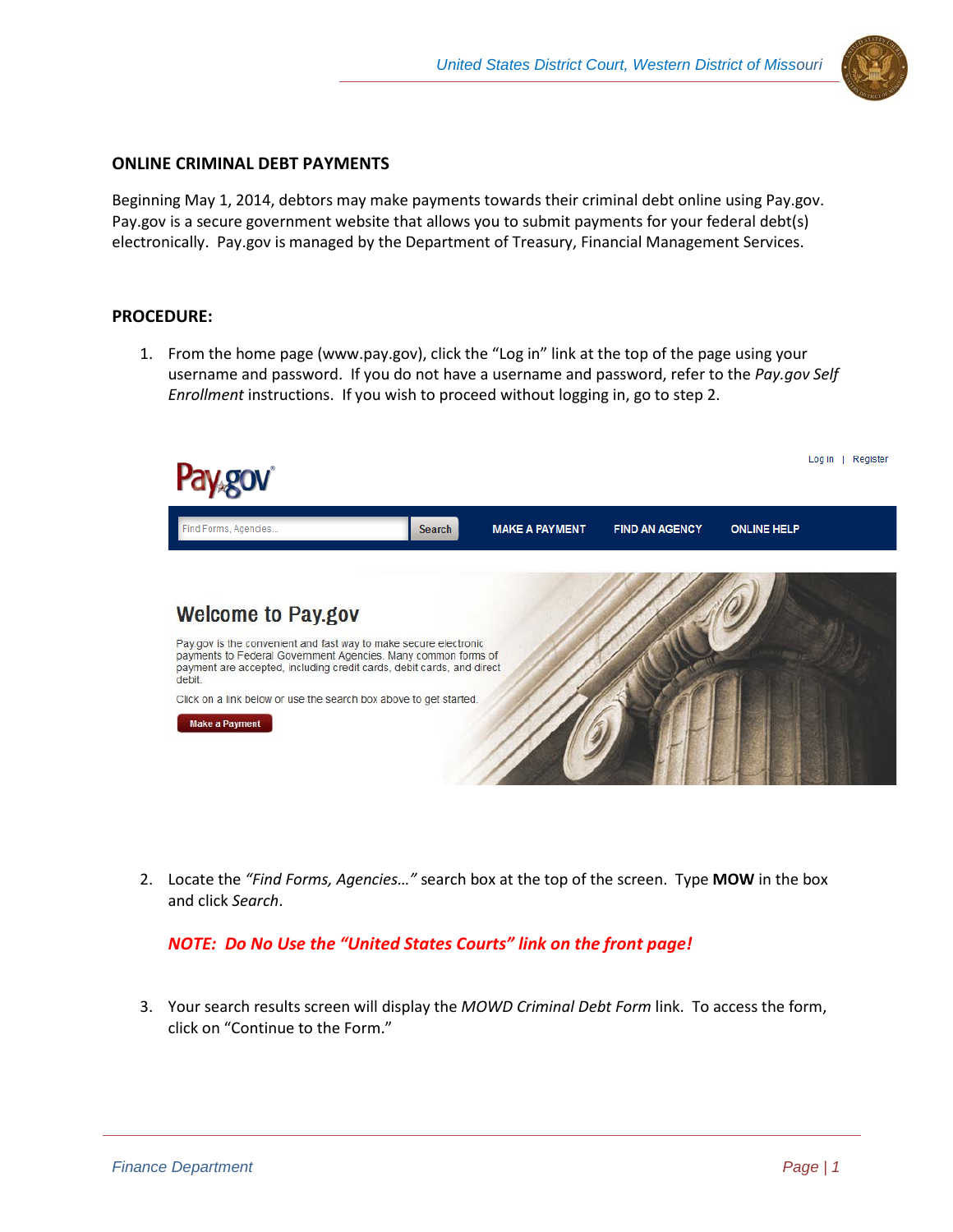

# **Search Results for "MOW"**

| <b>Refine Your Results</b><br>Narrow your choices by<br>selecting from the | Forms (1)                                                                                                                                                                   | Agencies (0) |  |  |
|----------------------------------------------------------------------------|-----------------------------------------------------------------------------------------------------------------------------------------------------------------------------|--------------|--|--|
| following options:                                                         | Sort by Relevance                                                                                                                                                           |              |  |  |
| <b>Agency</b>                                                              | <b>MOWD Criminal Debt Form</b>                                                                                                                                              |              |  |  |
| <b>United States</b><br>District Court<br>Criminal Debt (1)                | Use this form to pay criminal debt fees for Missouri Western US District Court<br>Form Number: MOWD Criminal Debt Pay<br>Agency: United States District Court Criminal Debt |              |  |  |
|                                                                            | ▶ View all forms for this agency                                                                                                                                            |              |  |  |
|                                                                            | <b>Continue to the Form</b>                                                                                                                                                 |              |  |  |

4. Follow the directions on the screen to proceed to the payment form. Complete the *Criminal Debt Payment* form. All fields must be completed. To locate your CCAM number, refer to your monthly payment coupon. If you are unable to locate your CCAM number, please contact the Clerk's Office of the U.S. District Court at (816) 512-5000 for assistance.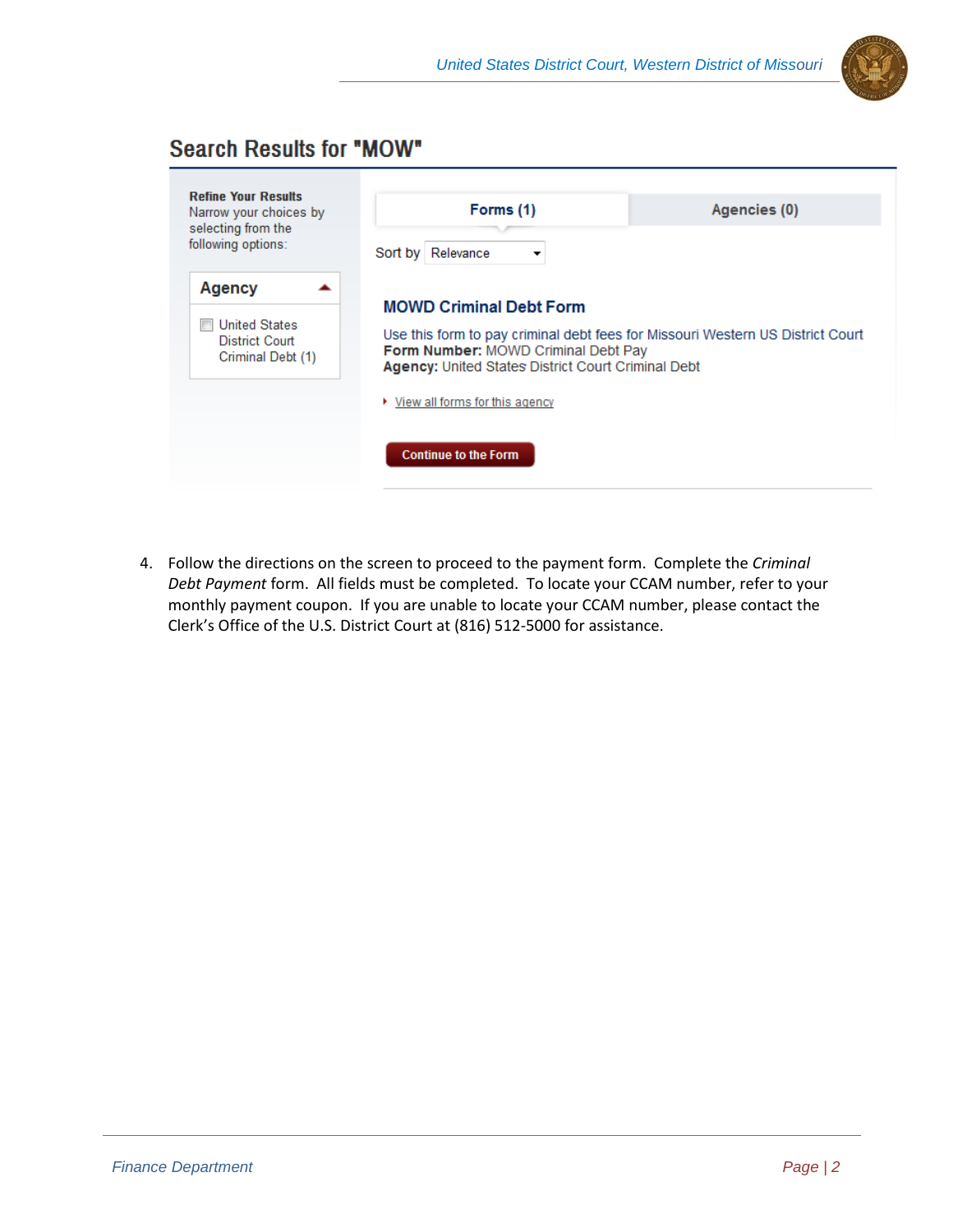

|                              |                                                                                                   |                                                                   | United States District Court<br><b>Western District of Missouri</b><br>Criminal Debt Payment Form<br>Use this form to make Criminal Debt Payments |             |                                                                                                 |             |
|------------------------------|---------------------------------------------------------------------------------------------------|-------------------------------------------------------------------|---------------------------------------------------------------------------------------------------------------------------------------------------|-------------|-------------------------------------------------------------------------------------------------|-------------|
| Defendant Type: a Individual |                                                                                                   | <b><i>a</i>n Business</b>                                         |                                                                                                                                                   |             |                                                                                                 |             |
| Defendant Name:              | Doe<br>Last:                                                                                      |                                                                   | John<br>First:                                                                                                                                    |             | Middle Name                                                                                     | Generation: |
|                              | Business:                                                                                         |                                                                   |                                                                                                                                                   |             | if payment is being made on behalf of a business, enter the legal entity name for the business. |             |
|                              |                                                                                                   |                                                                   |                                                                                                                                                   |             |                                                                                                 |             |
| <b>CCAM Number:</b>          | DMOW211CR000998001<br>(Enter CCAM number as it appears on your payment coupon. See example below) |                                                                   |                                                                                                                                                   |             |                                                                                                 |             |
|                              | Court Case Number:<br><b>District Code:</b><br>MOW                                                | 12-00152-01-CR-W-AKT<br><b>CCAM Number:</b><br>DMOW412CR000152001 | <b>Amount Due:</b>                                                                                                                                | Due Date:   | <b>Amount Enclosed:</b>                                                                         |             |
|                              | i7 Self Pay                                                                                       | Third-Party Payer                                                 |                                                                                                                                                   |             |                                                                                                 |             |
| Account Holder Name:         | Last: Doe                                                                                         |                                                                   |                                                                                                                                                   | First: John |                                                                                                 |             |
|                              | Address:                                                                                          | 123 Main Street                                                   |                                                                                                                                                   |             |                                                                                                 |             |
|                              |                                                                                                   |                                                                   |                                                                                                                                                   |             |                                                                                                 |             |
|                              | City/State/Zip:                                                                                   | Kansas City                                                       |                                                                                                                                                   |             | MO<br>٠                                                                                         | 64106       |

- 5. After entering the amount of the payment, click *Continue* to be directed to the payment information page. As an enrolled pay.gov user, your payment accounts (savings, checking, credit card or debit card) will automatically populate. If you have not created a pay.gov account or have not saved your account information to your profile, you may manually enter this information.
- 6. Users may choose to pay using one of two options, via bank account (ACH) or via plastic card (credit, debit or prepaid card). Select your payment method and enter your account information.

| <b>Online Payment</b>                                  |  |
|--------------------------------------------------------|--|
| <b>Step 1: Enter Payment Information</b>               |  |
| This item is payable by the following payment methods: |  |

- **Bank Account (ACH)**
- **Plastic Card VISA DISCOVER** AMEX